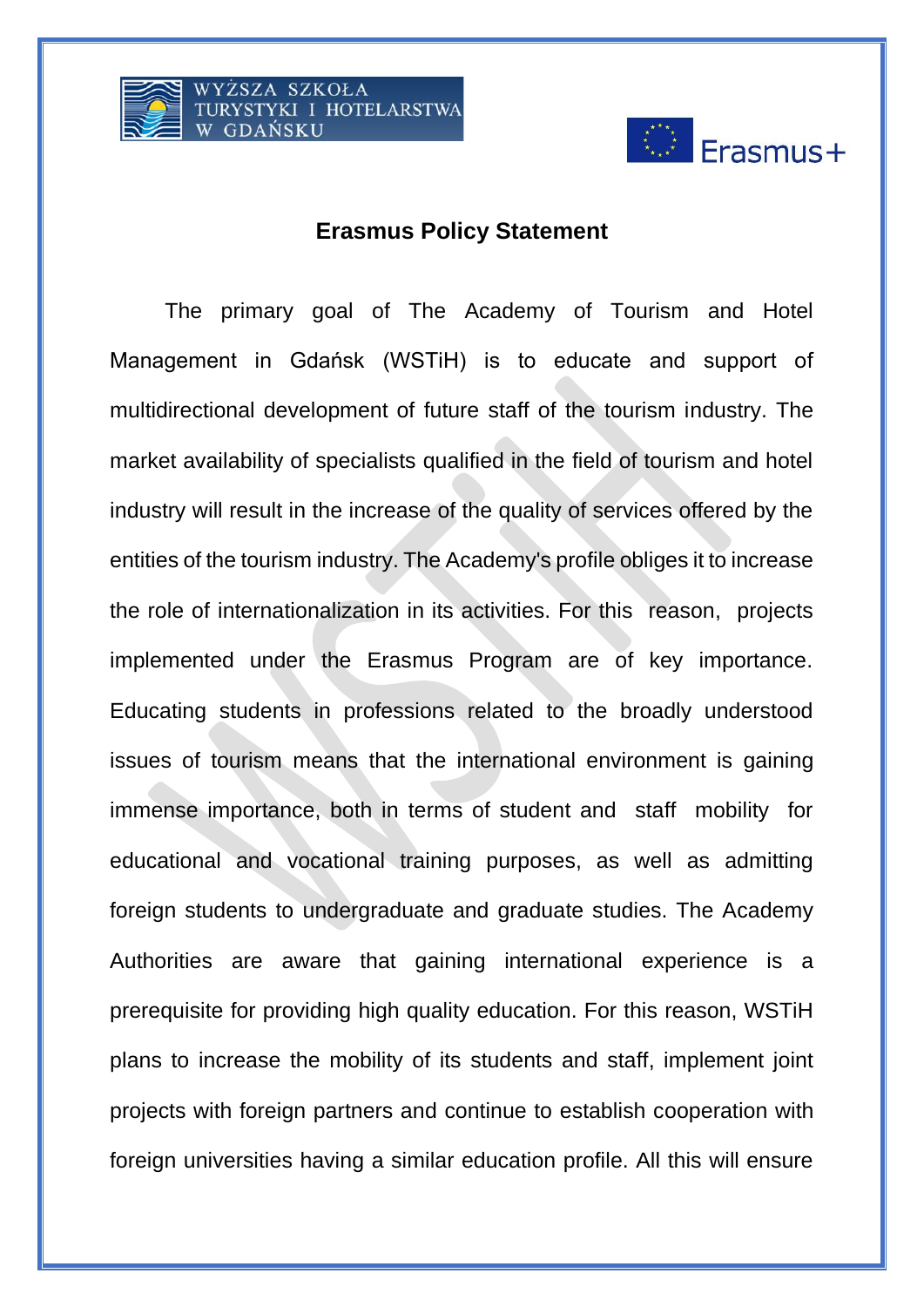that students will receive education at the highest level and employees will acquire competence on a European scale.

The Academy undertakes a number of activities aimed at encouraging students to participate in mobility, both as part of their studies and internships. For this reason, the Academy puts great emphasis on the cooperation with other universities not only from European Union countries, but also from Eastern Europe and Asia, such as Russia, Ukraine, Belarus and Kyrgyzstan. WSTiH encourages foreign students from the abovementioned non-EU countries to study at the Academy by offering education at an international level. The Academy Authorities provide students during their studies with access to a wide educational offer that will facilitate taking up a future job in Poland or in another European Union country.

Cooperation with renowned hotels and restaurants allows students to learn about the latest organizational and technical solutions in the tourism industry. In addition, the Academy Authorities offer the opportunity of foreign internships which allow students to gain new qualifications and use, in practice, the acquired competence in foreign languages. Currently, WSTiH notes an increase in mobility due to the development of its educational offer in languages other than Polish.

Educational programs are prepared in English and Russian. It appeals to a growing number of foreign students. Providing them with